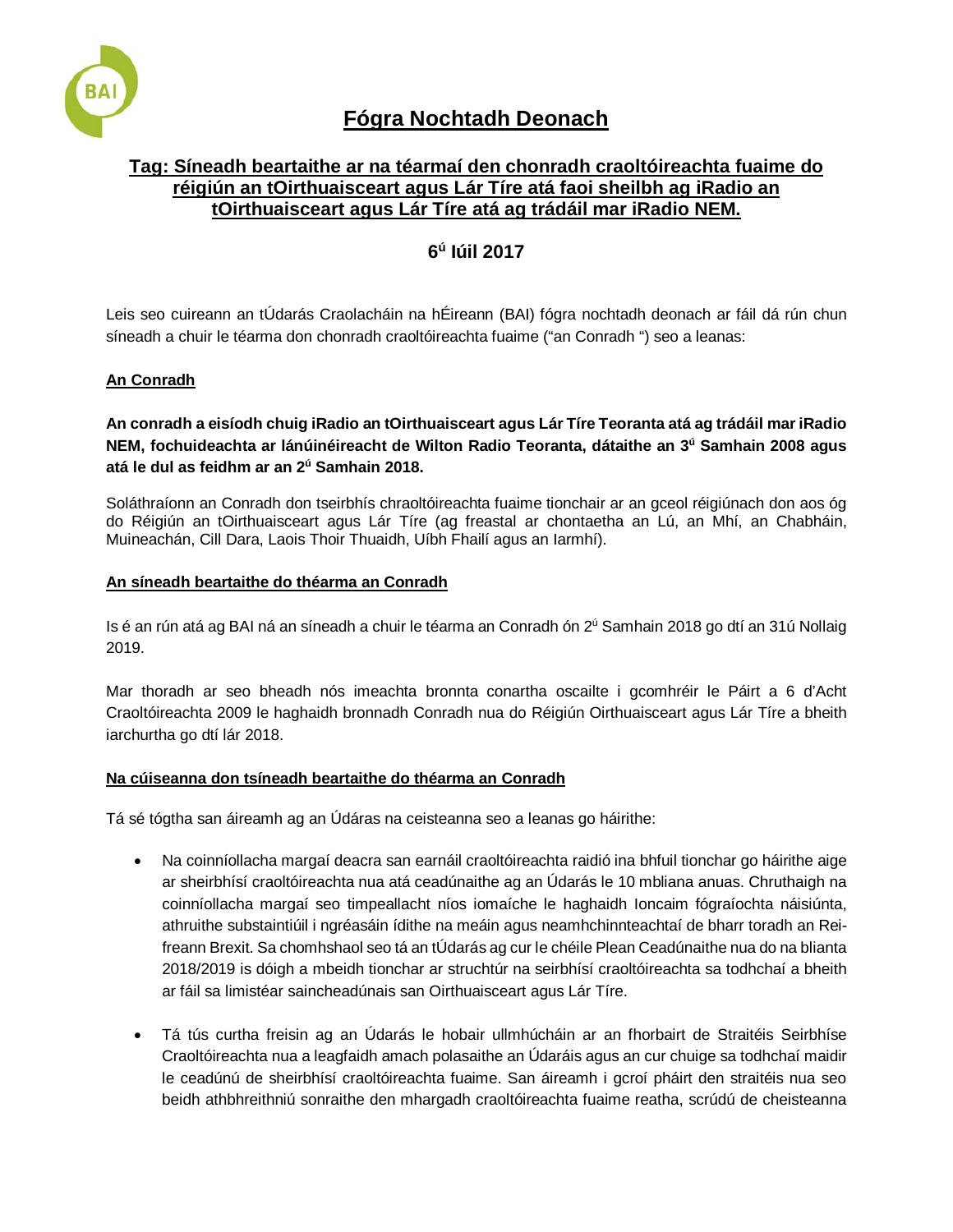

inmharthanachta agus inbhuanaitheachta atá tagtha chun cinn do chraoltóirí le cúpla bliain anuas agus cén cineál/acha raidió is fearr chuig tírdhreach meáin atá ag forbairt. Beidh tionchar mór ag ábhar an Straitéis Seirbhíse Craoltóireachta nua an Údaráis ar smaointe ar chóir go gcuirfeadh sé eolas ar fáil ar an gceadúnú de sheirbhísí craoltóireachta fuaime sa todhchaí, an limistéar saincheadúnais réigiúnach den Oirthuaisceart agus Lár Tíre san áireamh. I gcúinsí áirithe, tá sé meáite riachtanach agus oiriúnach do bhronnadh de chonradh craoltóireachta nua don limistéar saincheadúnais réigiúnach san Oirthuaisceart agus Lár Tíre a bheith déanta sa chomhthéacs den Straitéis Seirbhíse Craoltóireachta ar chóir a bheith críochnaithe déanach i 2017.

• I bhFeabhra 2010, bhí sé riachtanach don Údarás líon bearta costchiorraithe a cheadú chun inmharthanacht iRadio NEM agus an tseirbhís chraoltóireachta réigiúnach don aos óg sa limistéar saincheadúnais Iarthuaisceart a chinntiú (ina bhfuil an conraitheoir reatha iRadio Teoranta ag trádáil mar iRadio NW). San áireamh anseo bhí an comhshuíomh den dá sheirbhís a cheadú, comhroinnt an fhoireann agus réamhrá de sceideal cláir amháin a cheadú. Leis seo, bhí sé riachtanach don Údarás chun comhtháthú breise de na seirbhísí a cheadú agus laghdú i leibhéil fhoirne i rith 2011 chun go mbeadh an dá sheirbhís ceadaithe feidhmiú go héifeachtach ar bhonn comhtháite agus comhroinnte don chuid eile de na conarthaí craoltóireachta reatha.

De bharr na cúinsí seo, measann an tÚdarás gur chóir moill a chuir ar bhronnadh an Conradh Craoltóireachta nua don limistéar saincheadúnais san Oirthuaisceart agus Lár Tíre le haghaidh tréimhse de 14 mí chun a chinntiú go mbeadh an Conradh bronnta ar bhealach comhsheasmhach le Straitéis Seirbhísí Chraoltóireachta nua an Údaráis agus a Phlean Ceadúnúcháin do 2018/2019. Meastar go gcuirfidh cur chuige den chineál seo an deis is fearr ar fáil chun seirbhísí craoltóireachta inmharthana airgeadais a bhunú do limistéar saincheadúnais an tOirthuaisceart agus Lár Tíre thar meán agus fadtéarmach. Chun leanúnachais eagraithe den tseirbhís chraoltóireachta san idirthréimhse a chinntiú, tá sé measta go bhfuil sé riachtanach don Údarás síneadh a chur le téarma an conradh reatha go dtí 31ú Nollaig 2019.

## **Deis aighneachtaí a dhéanamh in aghaidh an síneadh beartaithe de théarma an Conradh**

D'fhoilsigh an tÚdarás an Fógra Nochtadh Deonach seo chun aon pháirtithe a chur ar an eolas a bhfuil suim acu greim sábháilte a fháil ar an gconradh don tseirbhís chraoltóireachta fuaime tionchair ar an gceol réigiúnach (aos óg) do limistéar saincheadúnais an tOirthuaisceart agus Lár Tíre de rún an tÚdarás chun síneadh a cheadú ar théarma an Conradh reatha chun cead a thabhairt don oibreoir reatha leanúint ar aghaidh ag cur ar fáil an tseirbhís chraoltóireachta ábhartha go dtí an 31<sup>ú</sup> Nollaig 2019. Tá cuireadh faighte ag aon pháirtithe leasmhara aighneachtaí a dhéanamh taobh istigh de 21 lá d'fhoilsiú an Fógra Nochtadh Deonach má chuireann siad in aghaidh an tsínidh beartaithe den Chonradh reatha go dtí an 31ú Nollaig 2019. Ba chóir do pháirtithe leasmhara ábhartha na réimsí a leagann amach in aon aighneacht a mheastar go mbeidh tionchar diúltach ar an bpáirtí sin ar cheadú an síneadh teoranta beartaithe den Chonradh reatha go dtí an 31ú Nollaig 2019, san áireamh, sonraí iomlán d'aon thorthaí airgeadais diúltach atá líomhnaithe a theacht aníos ón síneadh Chonartha beartaithe.

Beidh aon aighneacht a fhaigheann an tÚdarás taobh istigh de 21 lá den Fhógra seo measta ag an Údarás sula ndéanfar cinneadh deiridh maidir lenar chóir an síneadh beartaithe chuig téarmaí an Conradh reatha tá faoi sheilbh ag iRadio an tOirthuaisceart agus Lár Tíre Teoranta a cheadú.

Tá na haighneachtaí i scríbhinn ó pháirtithe leasmhara le bheith comhlíonta i gcomhréir le struchtúr leagtha amach sna "*Treoirlínte Aighneachta: Fógra do Rún chun Síneadh a chur le Téarmaí an Conradh Craoltóireachta Fuaime don tseirbhís craoltóireachta fuaime réigiúnach tionchair ar cheol réigiúnach (aos óg)*